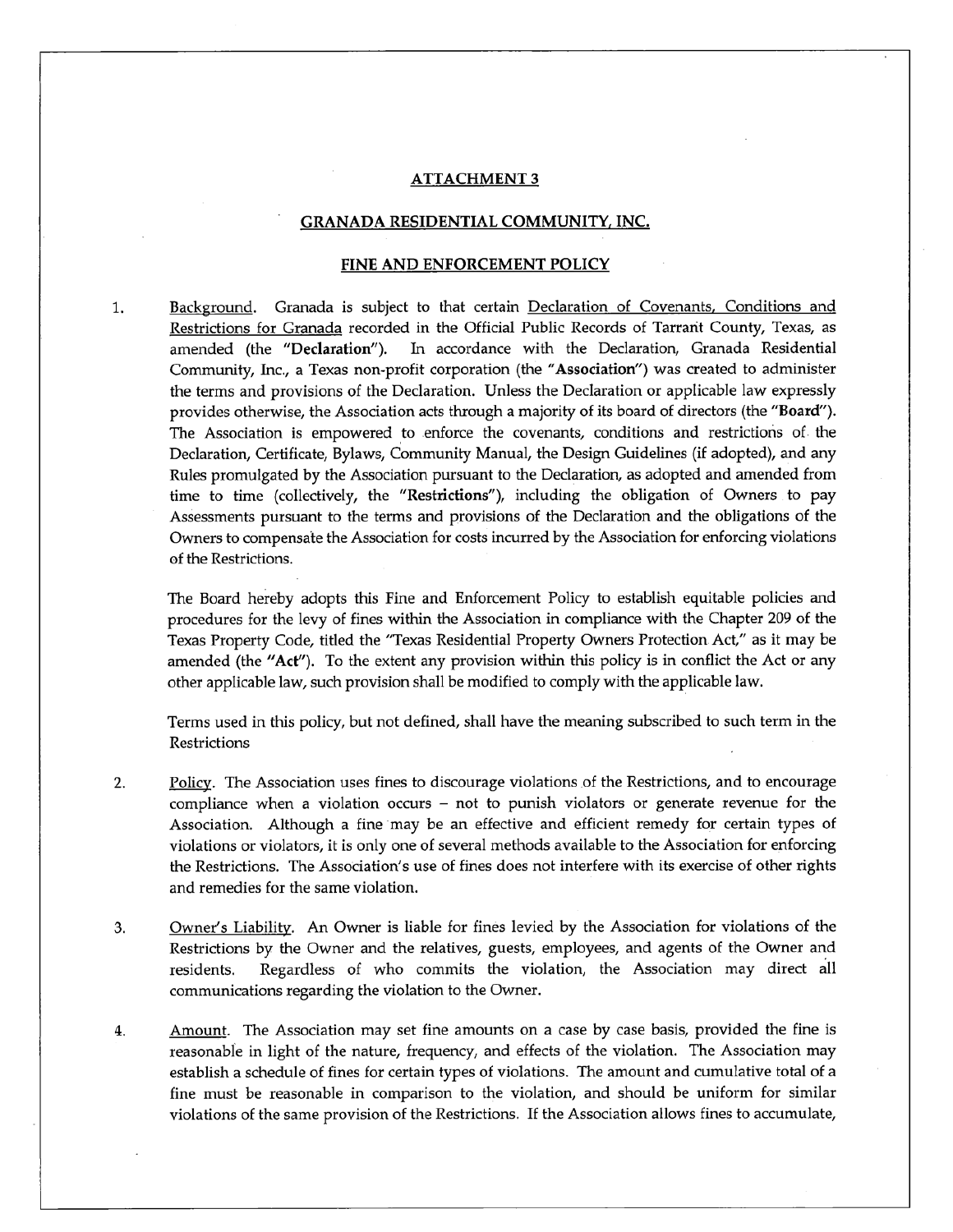the Association may establish a maximum amount for a particular fine, at which point the total fine will be capped.

- 5. Violation Notice. Before levying a fine, the Association will give the Owner a written violation notice and an opportunity to be heard. This requirement may not be waived. The Association's written violation notice will contain the following items: (1) the date the violation notice is prepared or mailed; (2) a description of the violation; (3) a reference to the rule or provision that is being violated; (4) a description of the action required to cure the violation; (5) the timeframe in which the violation is required to be cured; (6) the amount of the fine;  $(7)$  a statement that not later than the thirtieth  $(30<sup>th</sup>)$  day after the date of the violation notice, the Owner may request a hearing before the Board to contest the violation; and (8) the date the fine attaches or begins accruing, subject to the following:
	- a. New Violation. If the Owner has not been given notice and a reasonable opportunity to cure the same or similar violation within the preceding six (6) months, the notice will state a specific timeframe by which the violation must be cured to avoid the fine. The notice must state that any future violation of the same rule may result in the levy of a fine.
	- b. Repeat Violation. In the case of a repeat of the same or similar violation of which the Owner was previously notified and the violation was cured within the preceding six (6) month time period, the notice will state that, because the Owner was given notice and a reasonable opportunity to cure the same or similar violation but the violation has occurred again, the fine attaches from the date of the expiration of the cure period in the violation notice.
	- c. Continuous Violation. If an Owner has been notified of either a new violation or a repeat violation in the manner and for the fine amounts as set forth in the Schedule of Fines below and the Owner has never cured the violation in response to either the notices or the fines, in its sole discretion, the Board may determine that such a circumstance is a continuous violation which warrants a levy of a fine based upon a daily, monthly, or quarterly amount as determined by the Board. The fine shall begin accruing upon the expiration of the cure period in the violation notice informing the Owner of the Board's decision and amount of fine and the Owner's failure and/or refusal to cure as requested.
- 6. Violation Hearing. An Owner may request in writing a hearing before the Board to contest the fine. To request a hearing before the Board, the Owner must submit a written request to the Association's manager (or the Board if there is no manager) within thirty (30) days after the date of the violation notice. Within fifteen (15) days after the Owner's request for a hearing, the Association will give the Owner at least fifteen (15) days advance notice of the date, time, and place of the hearing. The hearing will be scheduled to provide a reasonable opportunity for both the Board and the Owner to attend. Pending the hearing, the Association may continue to exercise its other rights and remedies for the violation, as if the declared violation were valid. The Owner's request for a hearing suspends only the levy of a fine. The hearing will be held in a closed or executive session of the Board. At the hearing, the Board will consider the facts and circumstances surrounding the violation. The Owner may attend the hearing in person, or may be represented by another person or written communication. If an Owner intends to make an audio recording of the hearing, such Owner's request for hearing shall include a statement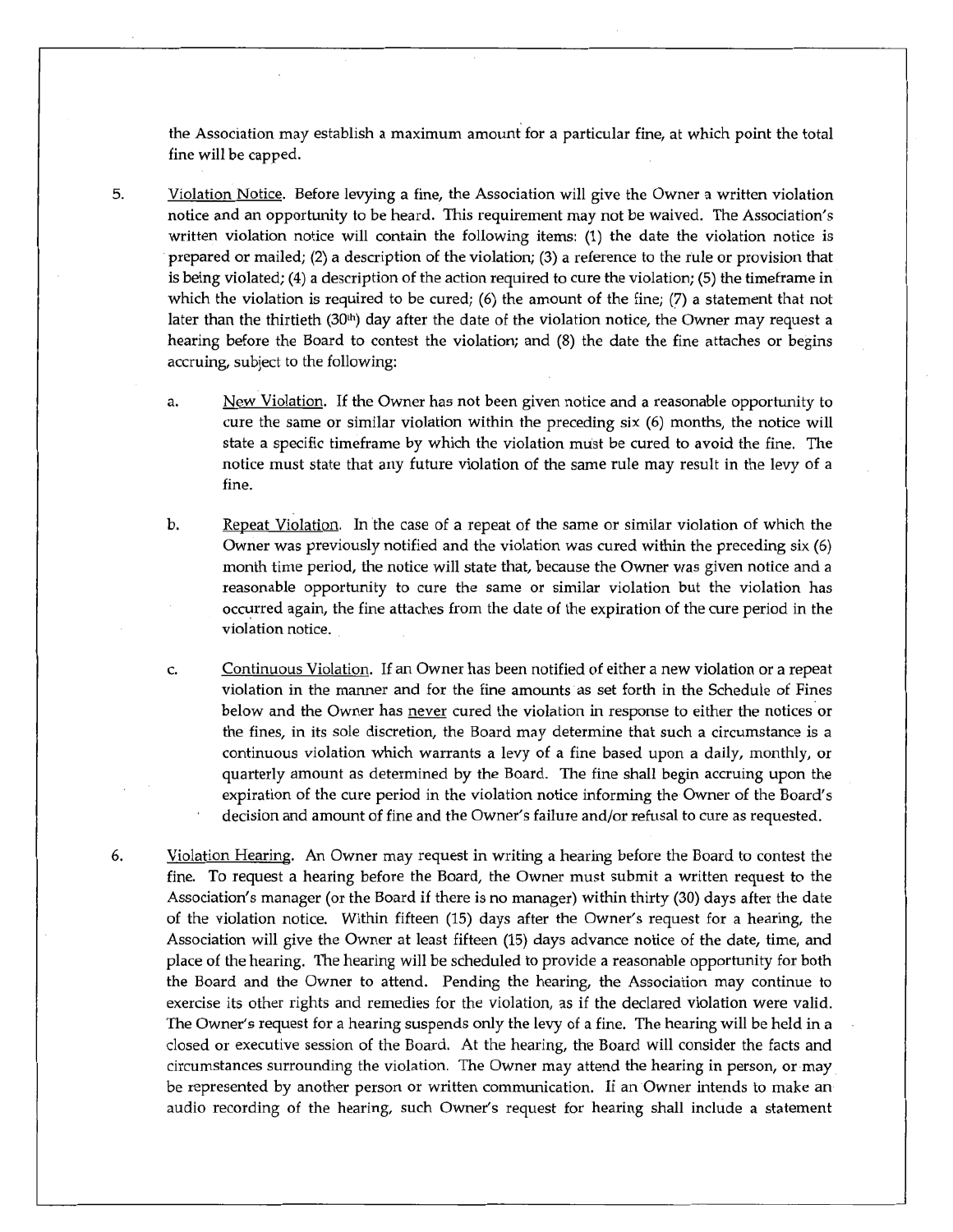noticing the Owner's intent to make an audio recording of the hearing, otherwise, no audio or video recording of the hearing may be made, unless otherwise approved by the Board. The minutes of the hearing must contain a statement of the results of the hearing and the fine, if any, imposed. A copy of the violation notice and request for hearing should be placed in the minutes of the hearing. If the Owner appears at the meeting, the notice requirements will be deemed satisfied. Unless otherwise agreed by the Board, each hearing shall be conducted in accordance with the agenda attached hereto as Exhibit A.

- 7. Levy of Fine. Within thirty (30) days after levying the fine, the Board must give the Owner notice of the levied fine. If the fine is levied at the hearing at which the Owner is actually present, the notice requirement will be satisfied if the Board announces its decision to the Owner at the hearing. Otherwise, the notice must be in writing. In addition to the initial levy notice, the Association will give the Owner periodic written notices of an accruing fine or the application of an Owner's payments to reduce the fine. The periodic notices may be in the form of monthly statements or delinquency notices.
- 8. Collection of Fines. The Association is not entitled to collect a fine from an Owner to whom it has not given notice and an opportunity to be heard. The Association may not foreclose its assessment lien on a debt consisting solely of fines. The Association may not charge interest or late fees for unpaid fines.
- 9. Amendment of Policy. This policy may be revoked or amended from time to time by the Board. This policy will remain effective until the Association records an amendment to this policy in the county's official public records. The notice may be published and distributed in an Association newsletter or other community-wide publication.

### **Schedule of Fines**

The Board has adopted the following general schedule of fines. Please see the Design Guidelines for the specific schedule of fines related to violations of the terms and provisions thereof. The number of notices set forth below does not mean that the Board is required to provide each notice prior to exercising additional remedies as set forth in the Restrictions. The Board may elect to purse such additional remedies at any time in accordance with applicable law. The Board also reserves the right to set fine amounts on a case by case basis, provided the fine is reasonable in light of the nature, frequency, and effect of the violation:

#### **FINES:**

| <b>New Violation:</b>   | Fine Amount: |
|-------------------------|--------------|
| 1 <sup>st</sup> Notice  | Warning      |
| 2 <sup>nd</sup> Notice  | \$25.00      |
| 3rd Notice              | \$50.00      |
| 4 <sup>th</sup> Notice  | \$100.00     |
| Each Subsequent Notice: | \$125.00     |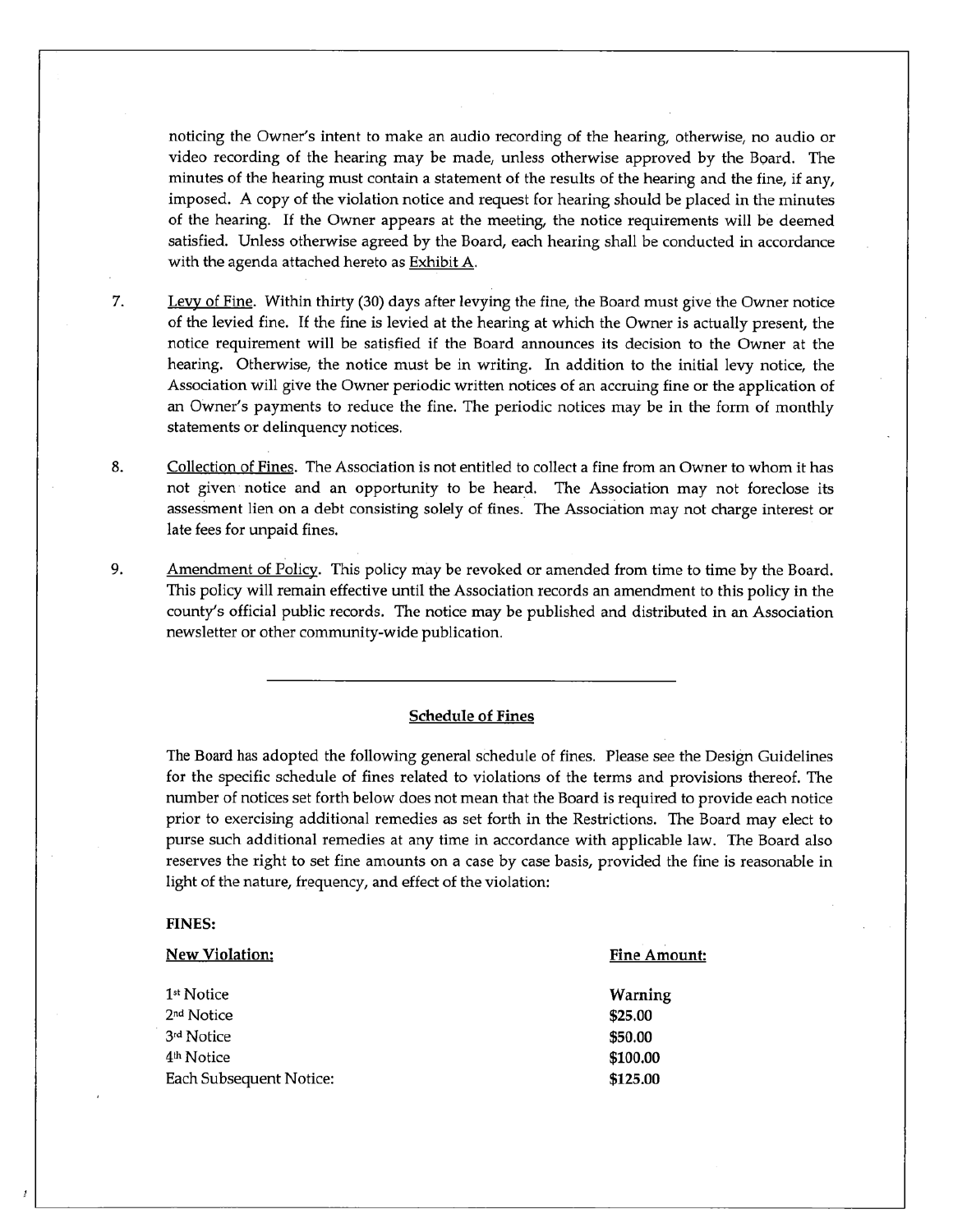# **Repeat Violation:**

| \$50.00  |
|----------|
| \$75.00  |
| \$100.00 |
| \$125.00 |
| \$150.00 |
|          |

# **Continuous Violation:**

Final Notice **Amount TBD**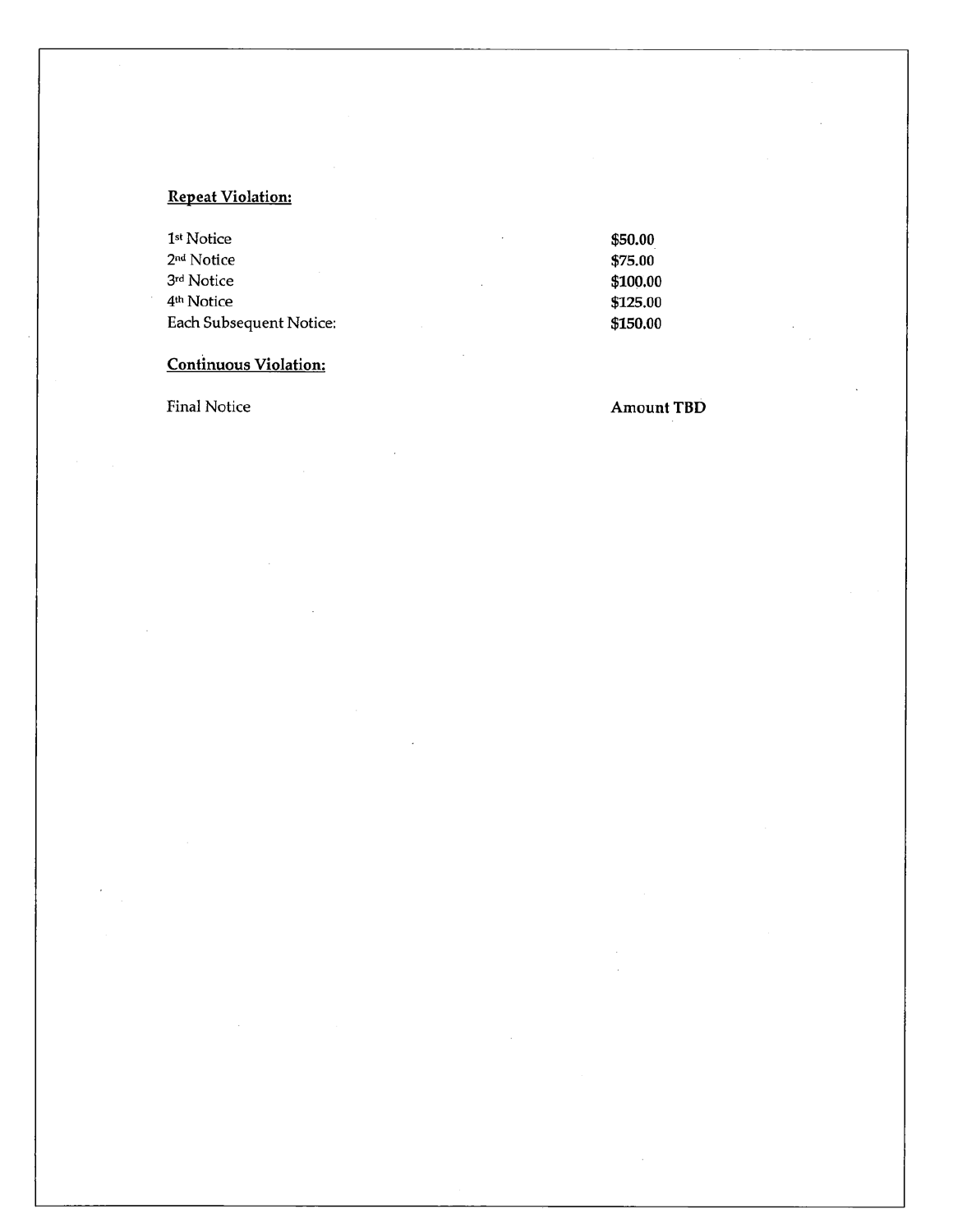# **EXHIBIT A**

# **HEARING BEFORE THE BOARD**

**Note:** An individual will act as the presiding hearing officer. The hearing officer will provide introductory remarks and administer the hearing agenda.

### I. **Introduction:**

**Hearing Officer. The Board** has convened for the purpose of hearing an appeal by **from** the penalties imposed by the Association for violation of the Restrictions.

> The hearing is being conducted as required by Section 209.007(a) of the Texas Property Code, and is an opportunity for the appealing party to discuss, verify facts, and resolve the matter at issue. The Board would like to resolve the dispute at this hearing. However, the Board may elect to take the appeal under advisement and conclude the hearing. If the matter is taken under advisement, a final decision will be communicated in writing within fifteen (15) days.

### II. **Presentation of Facts:**

**Hearing Officer.** 

This portion of the hearing is to permit a representative of the Association the opportunity to describe the violation and to present photographs or other material relevant to the violation, fines or penalties. After the Association's representative has finished his presentation, the Owner or its representative will be given the opportunity to present photographs or other material relevant to the violation, fines or penalties. The Board may ask questions during either party's presentation. It is requested that questions by the appealing party be held until completion of the presentation by the Association's representative.

# **[Presentations]**

#### **HI. Discussion:**

**Hearing Officer.** 

This portion of the hearing is to permit the Board and the Owner to discuss factual disputes relevant to the violation. Discussion regarding any fine or penalty is also appropriate. Discussion should be productive and designed to seek, if possible, an acceptable resolution of the dispute. The Hearing Officer retains the right to conclude this portion of the hearing at any time.